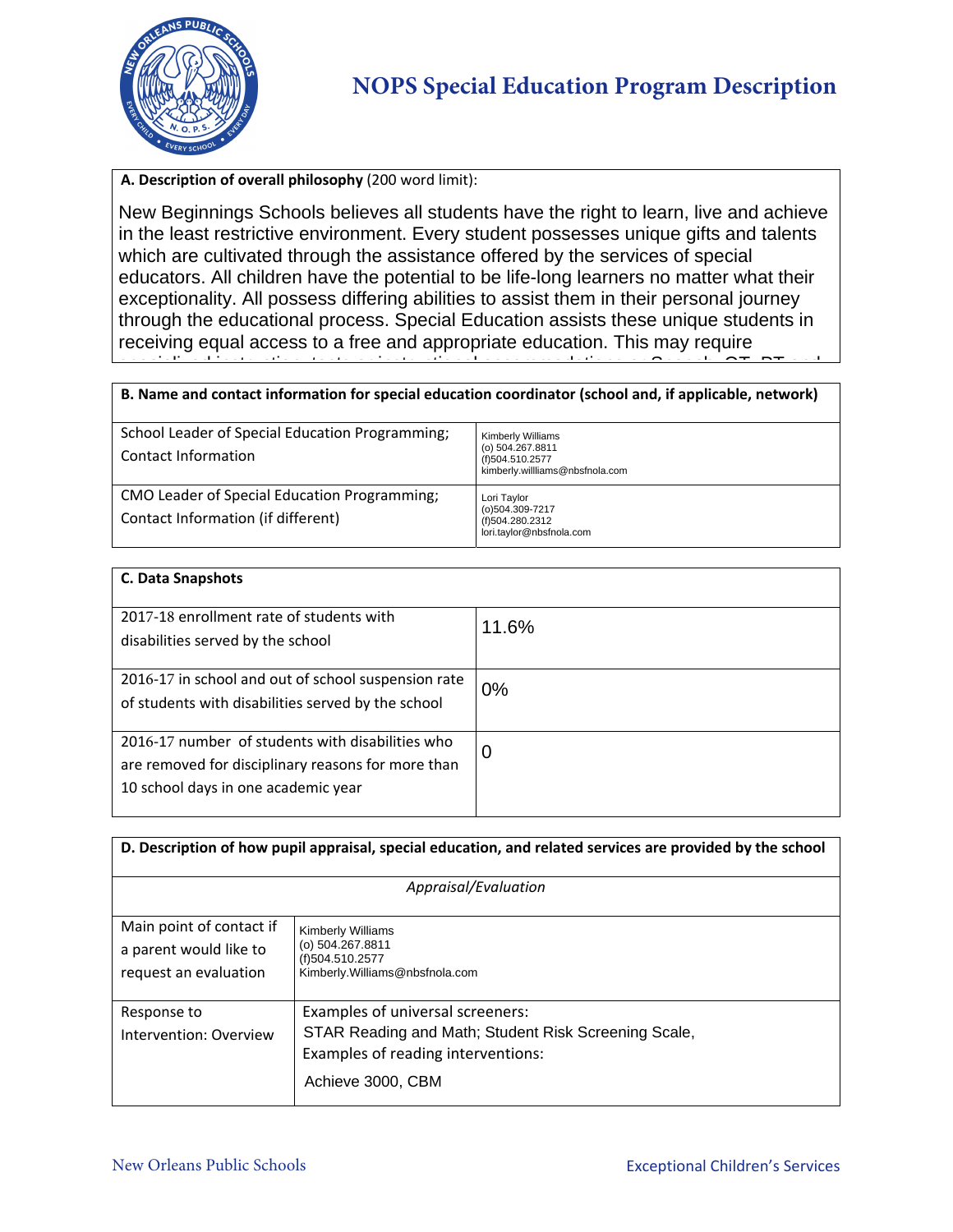

## **NOPS Special Education Program Description**

|                                                      | Examples of math interventions:                                                                                                                                                                                                                                                                                         |
|------------------------------------------------------|-------------------------------------------------------------------------------------------------------------------------------------------------------------------------------------------------------------------------------------------------------------------------------------------------------------------------|
|                                                      | Think Through Math                                                                                                                                                                                                                                                                                                      |
|                                                      | Examples of behavior interventions:                                                                                                                                                                                                                                                                                     |
|                                                      | Functional Behavior Assessments (FBAs); Behavior Intervention Plans (BIPs                                                                                                                                                                                                                                               |
| <b>School Building Level</b><br>Committee (SBLC)     | Members of the SBLC:<br>Principal/designee, classroom teacher, referring teacher, social<br>Example engagements with parents:<br>Example engagements with parents include invitation and notification to all<br>Example decisions SBLC team can make:<br>The Committee's options include, but are not limited to one of |
| Appraisal Team                                       | Members of appraisal team:<br>Appraisal Team Upon identification of a student suspected of being<br>Example engagements with parents:<br>Participation by parents is crucial in all meetings in which<br>Example decisions appraisal team can make:<br>Determination of eligibility                                     |
|                                                      | Instructional and Related Services Provision and Staffing                                                                                                                                                                                                                                                               |
|                                                      | Specialized Instruction   # Special Education Teachers:<br># Paraprofessionals:<br># Academic Interventionists:<br>Examples of curricula:<br>Specially designed instruction includes alterations, modifications, and adaptati                                                                                           |
| Speech/Language                                      | # On staff or contracted from external provider: 1<br>$ $ If not currently providing service, plan to deliver service in the future:                                                                                                                                                                                    |
| Audiology                                            | $\vert$ # On staff or contracted from external provider: $\vert$<br>If not currently providing service, plan to deliver service in the future:<br>Service not required as there is no student need at this time. In the event of the                                                                                    |
| Counseling (mental<br>health and other<br>therapies) | $\parallel$ # On staff contracted from external provider: 4<br>If not currently providing service, plan to deliver service in the future:                                                                                                                                                                               |
| Occupation therapy                                   | $\vert$ # On staff or contracted from external provider: 1<br>If not currently providing service, plan to deliver service in the future:                                                                                                                                                                                |
| Physical therapy                                     | # On staff or contracted from external provider: 1<br>If not currently providing service, plan to deliver service in the future:                                                                                                                                                                                        |
|                                                      |                                                                                                                                                                                                                                                                                                                         |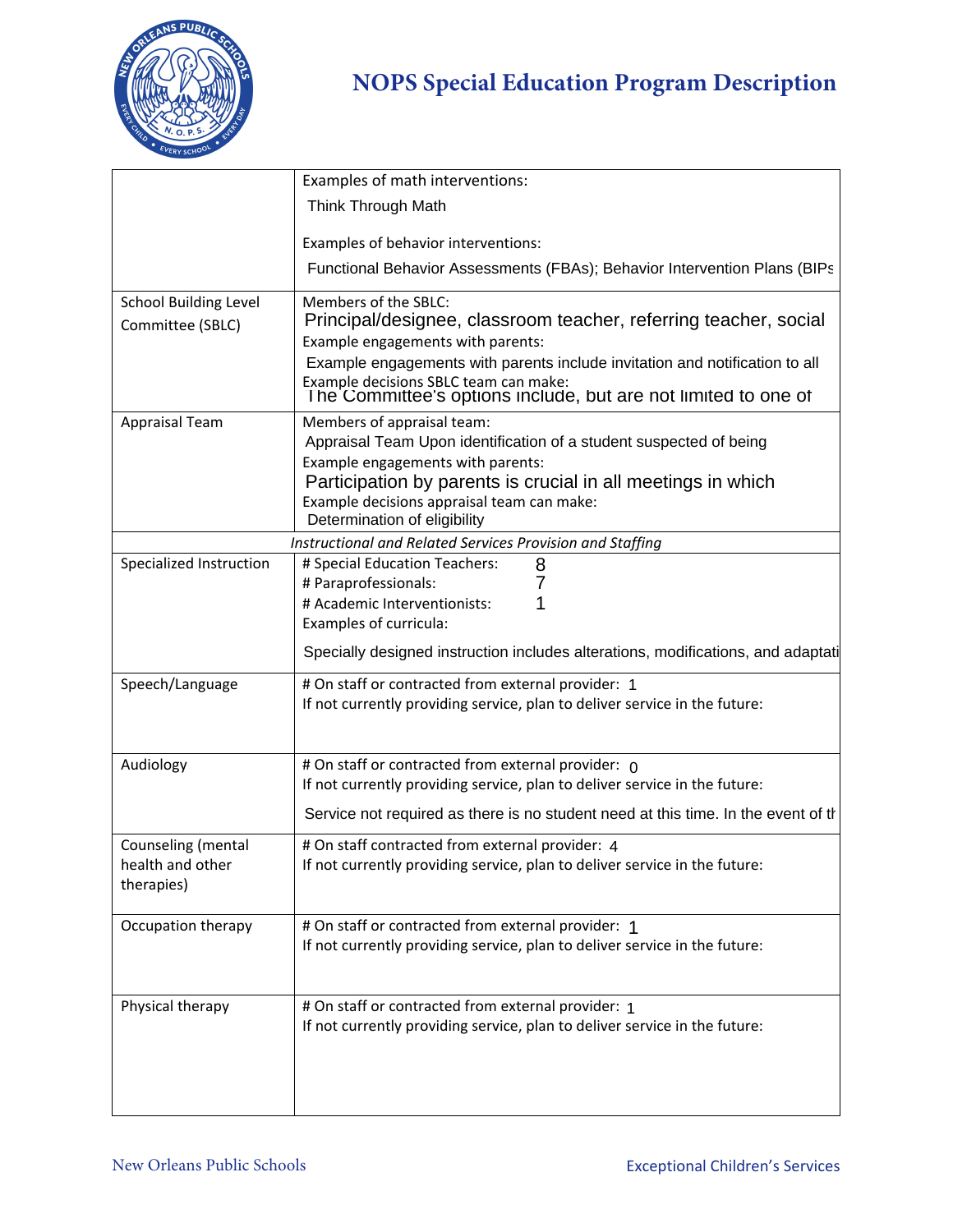

| Health/Nursing services    | # On staff or contracted from external provider: 1                                                                             |
|----------------------------|--------------------------------------------------------------------------------------------------------------------------------|
|                            | If not currently providing service, plan to deliver service in the future:                                                     |
|                            |                                                                                                                                |
|                            |                                                                                                                                |
| Orientation and mobility   | Describe accessibility accommodations that are available to students:                                                          |
| services and accessibility | Lighthouse Louisiana provides comprehensive in-school services to children                                                     |
| including interpreting     | through the expertise of a Certified Teacher for the Visually Impaired (CTVI).                                                 |
| services)                  | This teacher assists schools in creating an ideal academic environment for<br># On staff or contracted from external provider: |
|                            |                                                                                                                                |
|                            | If not currently providing service, plan to deliver service in the future:                                                     |
|                            |                                                                                                                                |
|                            |                                                                                                                                |
| Adaptive physical          | # On staff or contracted from external provider: 1                                                                             |
| education                  | If not currently providing service, plan to deliver service in the future:                                                     |
|                            |                                                                                                                                |
|                            |                                                                                                                                |
| Specialized                | # On staff or contracted from external provider: 2                                                                             |
| Transportation             | If not currently providing service, plan to deliver service in the future:                                                     |
|                            |                                                                                                                                |
|                            |                                                                                                                                |
| Assistive Technology       | # On staff or contracted from external provider:                                                                               |
|                            | If not currently providing service, plan to deliver service in the future:                                                     |
|                            | Examples of supports: Computers, IPAD, calculators, text to speech devices,                                                    |
|                            | tablets, calculators, word processors, slant board,                                                                            |

| E. Description of how the school plans to provide the continuum of special education placements for<br>students whose IEP placement is outside of the regular education setting |                                                |                                                                                                                                                                                                                          |                                                                     |
|---------------------------------------------------------------------------------------------------------------------------------------------------------------------------------|------------------------------------------------|--------------------------------------------------------------------------------------------------------------------------------------------------------------------------------------------------------------------------|---------------------------------------------------------------------|
| School-based Supports (in-school)                                                                                                                                               |                                                |                                                                                                                                                                                                                          |                                                                     |
|                                                                                                                                                                                 | Description of<br>Supports within<br>Inclusion | Description of Supports<br>within Resource                                                                                                                                                                               | Description of Supports<br>within Self-Contained                    |
| <b>PK-5</b>                                                                                                                                                                     |                                                |                                                                                                                                                                                                                          |                                                                     |
| $6 - 8$                                                                                                                                                                         |                                                |                                                                                                                                                                                                                          |                                                                     |
| $9/T9-12$                                                                                                                                                                       | <b>WePf9WRGALdents</b>                         | Studdenfscheung francies<br>in a resource setting are                                                                                                                                                                    | Students in our self- contained<br>classroom work on life skills as |
| Description of extended school year services:                                                                                                                                   |                                                | Identification:<br>Three criteria are used to determine a student's need for<br>Delivery:<br>The IEP team will determine which services and how<br>much of these<br>services will be provided during the extended school |                                                                     |

and need to increase their

with their course